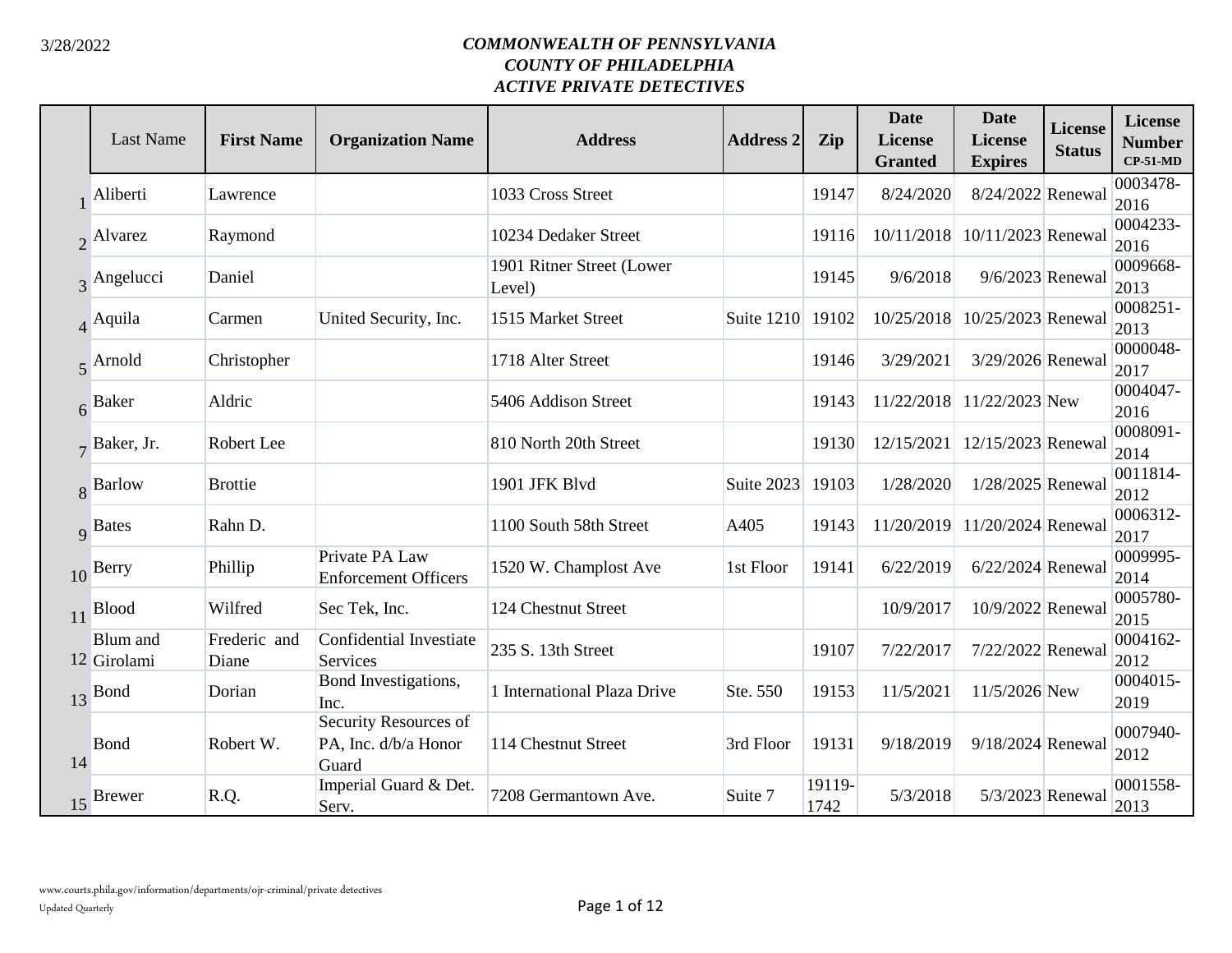|    | <b>Last Name</b> | <b>First Name</b> | <b>Organization Name</b>                                               | <b>Address</b>                          | <b>Address 2</b> | Zip            | <b>Date</b><br><b>License</b><br><b>Granted</b> | <b>Date</b><br><b>License</b><br><b>Expires</b> | <b>License</b><br><b>Status</b> | <b>License</b><br><b>Number</b><br>$CP-51-MD$ |
|----|------------------|-------------------|------------------------------------------------------------------------|-----------------------------------------|------------------|----------------|-------------------------------------------------|-------------------------------------------------|---------------------------------|-----------------------------------------------|
|    | 16 Brockway      | Robert            | Apex Security Group,<br>Inc.                                           | 1 Lincoln Financial Field Way           |                  | 19148          | 1/10/2018                                       | $1/10/2023$ Renewal                             |                                 | 0000188-<br>2013                              |
|    | $17$ Brown       | Michael S.        |                                                                        | 7183 N. Uber Street                     |                  | 19138          | 4/6/2018                                        | $4/6/2023$ Renewal                              |                                 | 0002481-<br>2013                              |
|    | 18 Brown         | Todd              | <b>On Point Enforcement</b><br>Unit, Inc.                              | 4500 Market St.                         | Unit G           | 19139          | 7/14/2020                                       | 7/14/2025 Renewal                               |                                 | 0007979-<br>2011                              |
|    | 19 Burnosky, Jr. | Norman            |                                                                        | 10882 Knights Road                      |                  | 19154          | 4/5/2021                                        | 4/5/2023 Renewal                                |                                 | 0000911-<br>2019                              |
|    | 20 Caddigan      | Peter             |                                                                        | 30316 Sea Watch Walk,<br>Selbyville, DE |                  | 19975-<br>4478 | 2/8/2022                                        | 2/2/2024 New                                    |                                 | 0003669-<br>2021                              |
| 21 | Carey            | William           |                                                                        | 2423 S. Percy Street                    |                  | 19148          | 8/10/2020                                       | 8/10/2022 Renewal                               |                                 | 9004214-<br>2006                              |
| 22 | Carrabba         | Vincent           | Metro One Loss<br><b>Prevention Services</b><br>Group, Inc.            | 100 South Broad Street                  | Suite 1300 19110 |                | 7/13/2018                                       | 7/13/2023 Renewal                               |                                 | 0003023-<br>2016                              |
|    | 23 Carroll       | James             | <b>Champion National</b><br>Security                                   | 2417 Welsh Road                         | Ste. 226         | 19114          | 3/31/2019                                       | 3/31/2021 Renewal                               |                                 | 0001178-<br>2011                              |
|    | 24 Cleghorn      | <b>Brendan</b>    |                                                                        | 1650 Market Street                      | Ste. 3600        | 19103          | 4/8/2021                                        | 4/8/2023 New                                    |                                 | 0003673-<br>2020                              |
|    | 25 Clements      | Galen             |                                                                        | 314 N. 12th Street                      | Suite 100        | 19107          | 9/14/2018                                       | 9/14/2023 Renewal                               |                                 | 0008186-<br>2013                              |
| 26 | Costa            | Daniel            | <b>Costa Security</b><br>Services, LLC d/b/a<br><b>OPS</b> Security Gr | 1500 S. Columbus Blvd.                  | Suite 6          | 19147          | 12/10/2021                                      | 12/10/2026 Renewal                              |                                 | 0009178-<br>2014                              |
| 27 | Council          | Charlotte         |                                                                        | 620 Hendren Street                      |                  | 19128          | 3/13/2022                                       | 3/13/2027 Renewal                               |                                 | 0008105-<br>2017                              |
|    | 28 Council       | Charlotte         | <b>CKC</b> Investigations                                              | 620 Hendren Street                      |                  | 19128          | 3/13/2022                                       | 3/13/2027 Renewal                               |                                 | 0008106-<br>2017                              |
|    | 29 Craddock      | Clinton           | The Philadelphia<br>Protection Unit, LLC                               | 2126 N 58th Street                      |                  | 19131          | 5/28/2021                                       | 5/28/2026 Renewal                               |                                 | 0001359-<br>2015                              |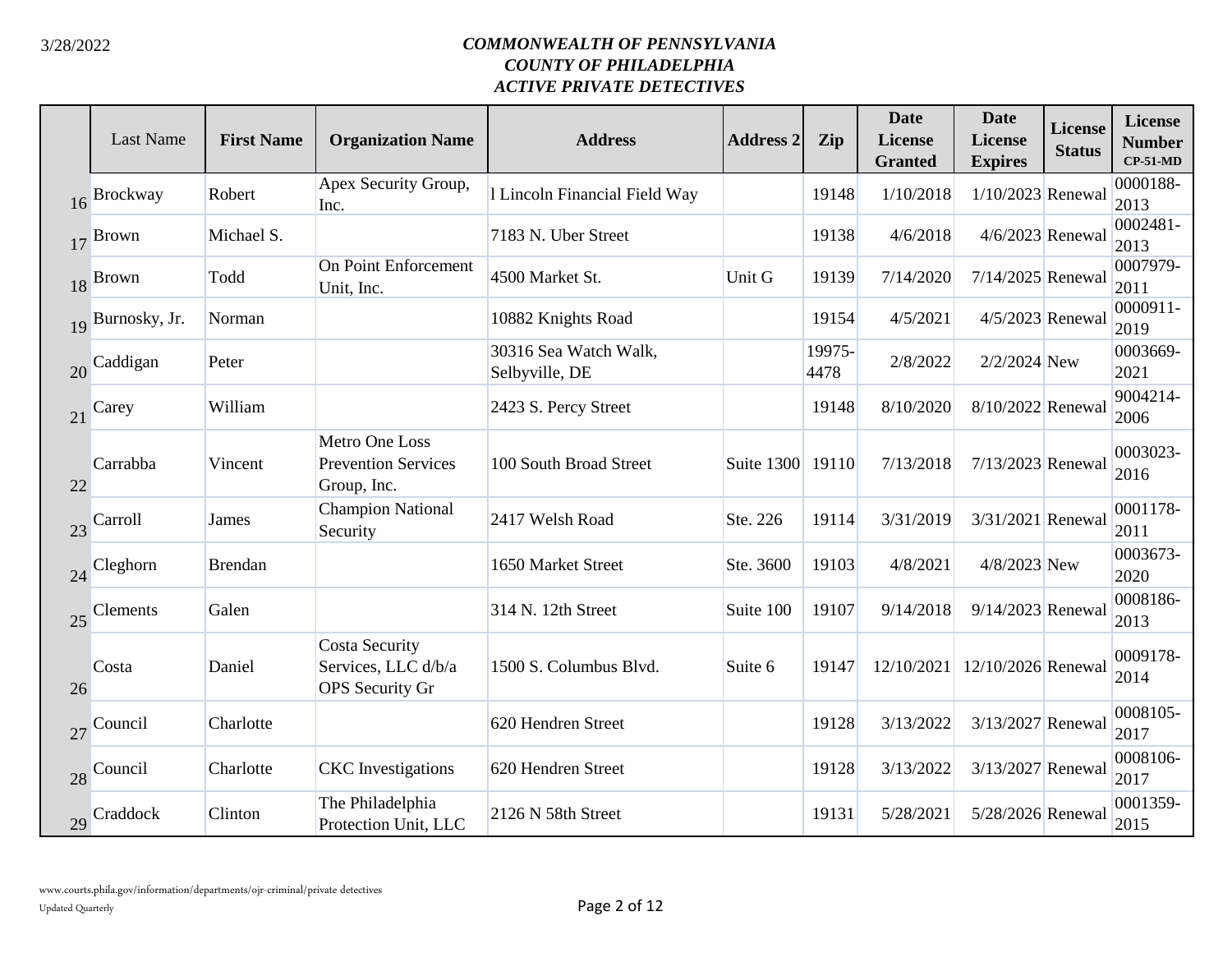|    | <b>Last Name</b> | <b>First Name</b>   | <b>Organization Name</b>                    | <b>Address</b>                          | <b>Address 2</b>            | Zip   | <b>Date</b><br>License<br><b>Granted</b> | <b>Date</b><br>License<br><b>Expires</b> | <b>License</b><br><b>Status</b> | <b>License</b><br><b>Number</b><br>$CP-51-MD$ |
|----|------------------|---------------------|---------------------------------------------|-----------------------------------------|-----------------------------|-------|------------------------------------------|------------------------------------------|---------------------------------|-----------------------------------------------|
| 30 | Curcio           | Peter               | Aron Security Inc.                          | 325 Chestnut Street                     | Suite 800                   | 19106 | 3/31/2021                                | 3/31/2023 New                            |                                 | 0003661-<br>2020                              |
|    | 31 Dandridge     | Kevin               |                                             | 904 Poplar Avenue, Glenolden,<br>PA     |                             | 19036 | 12/11/2021                               | 12/11/2023 Renewal                       |                                 | 0006892-<br>2015                              |
|    | 32 Daphna        | Yehuda              | ISS Action, Inc.                            | 1735 Market Street                      | ste 3750                    | 19103 | 5/4/2019                                 | 5/4/2024 Renewal                         |                                 | 0003180-<br>2014                              |
| 33 | <b>DeFinis</b>   | Gary S.             | Philadelphia<br><b>Surveillance Company</b> | 3835 Pearson Avenue                     |                             | 19114 | 5/30/2019                                | 5/30/2024 Renewal                        |                                 | 0001034-<br>2014                              |
|    | 34 DePaolis      | Michael<br>Joseph   | <b>Brosnan Risk</b><br>Consultants          | Shops at City Line Avenue, Ste<br>4520A | Ste. 203                    | 19131 | 12/20/2020                               | 12/20/2025 Renewal                       |                                 | 0010474-<br>2013                              |
|    | 35 Devino        | John                | Deluca Associates, Inc.                     | 1700 Market Street                      | Ste. 1005                   | 19103 | 12/1/2019                                | 12/1/2024 Renewal                        |                                 | 0008359-<br>2010                              |
| 36 | Diarra           | Bandiougou          |                                             | 2114 Wharton Street                     |                             | 19146 | 12/16/2018                               | 12/16/2023 New                           |                                 | 0002496-<br>2016                              |
|    | 37 DiDomenico    | Perry               | Patriot Investigations,<br><b>LLC</b>       | 7754 Cottage Street                     |                             | 19136 | 12/4/2020                                | 12/4/2022 Renewal                        |                                 | 0004570-<br>2012                              |
|    | 38 DiNozzi       | Robert              | <b>Zugress Security</b><br>Services         | 124 Chestnut Street                     |                             | 19106 |                                          | 11/20/2017 11/20/2022 Renewal            |                                 | 0006260-<br>2015                              |
|    | 39 Dodd          | <b>Forrest Dane</b> | <b>Command Security</b><br>Corporation      | International Plaza #2                  | 300                         | 19113 | 12/3/2018                                | 12/3/2023 Renewal                        |                                 | 0009590-<br>2014                              |
|    | 40 Doobin, Pres  | Stanley K.          | <b>Harvard Protection</b><br>Service, LLC   | 2133 Arch Street                        |                             | 19103 | 4/20/2017                                | 4/20/2022 Renewal                        |                                 | 0003646-<br>2012                              |
|    | 41 Doyle         | Sharon              |                                             | 7417 Claridge St.                       |                             | 19111 | 1/7/2020                                 | 1/7/2022 Renewal                         |                                 | 0011169-<br>2013                              |
| 42 | Egan             | John                | <b>ICORP</b> Investigations,<br>Inc         | 1500 Market St.                         | 12th Floor<br>East<br>Tower | 19102 | 12/6/2017                                | 12/6/2022 Renewal                        |                                 | 0010725-<br>2012                              |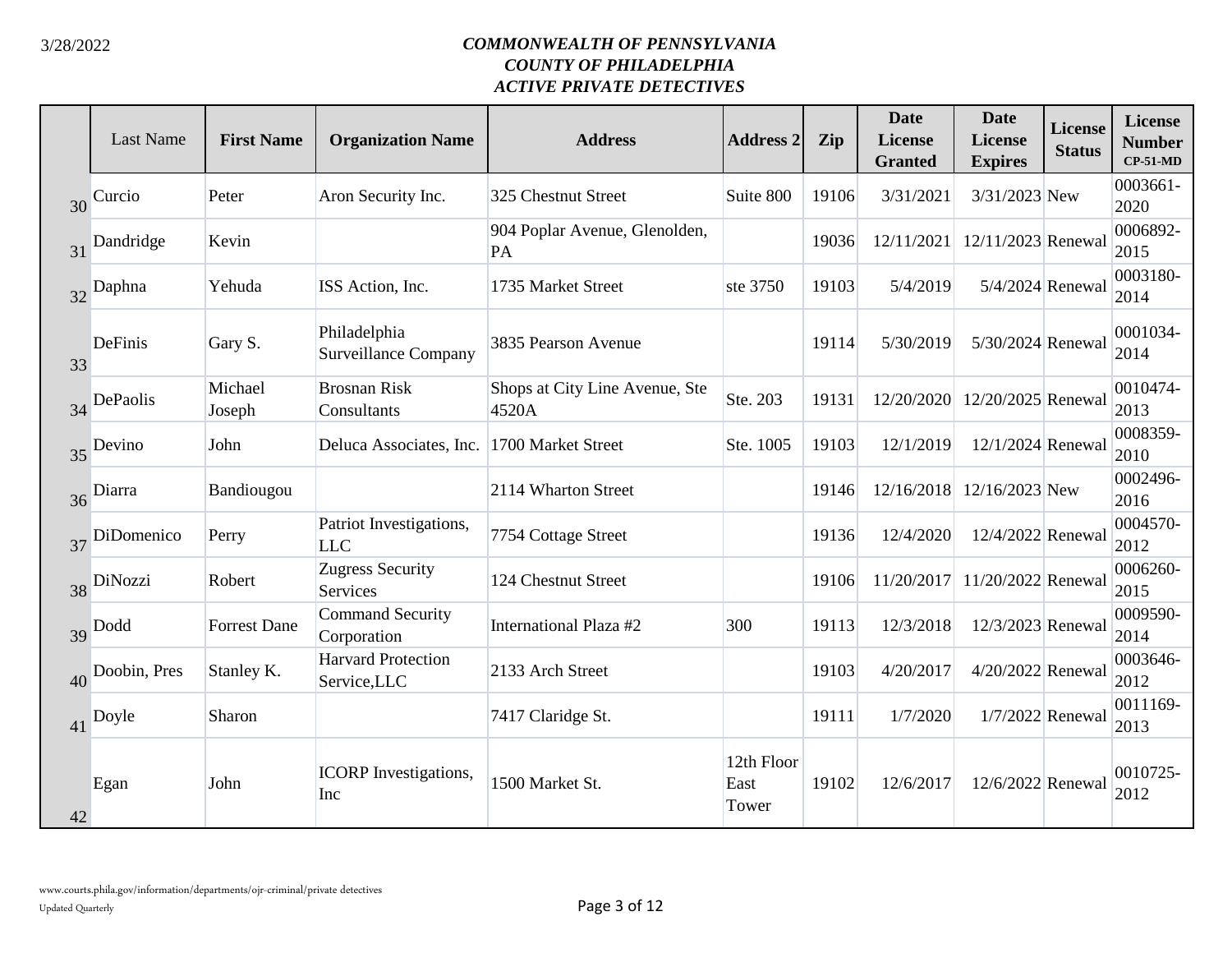|    | <b>Last Name</b> | <b>First Name</b>   | <b>Organization Name</b>                            | <b>Address</b>                 | <b>Address 2</b>                    | Zip   | <b>Date</b><br><b>License</b><br><b>Granted</b> | <b>Date</b><br><b>License</b><br><b>Expires</b> | <b>License</b><br><b>Status</b> | <b>License</b><br><b>Number</b><br>$CP-51-MD$ |
|----|------------------|---------------------|-----------------------------------------------------|--------------------------------|-------------------------------------|-------|-------------------------------------------------|-------------------------------------------------|---------------------------------|-----------------------------------------------|
| 43 | Epperson         | Edward              |                                                     | 4930 N. 13th Street            |                                     | 19141 | 10/5/2018                                       | 10/5/2023 Renewal                               |                                 | 0003837-<br>2016                              |
|    | 44 Epperson      | Edward              | US 1 Security, LLC                                  | 4930 N. 13th Street            |                                     | 19150 | 10/5/2018                                       | 10/5/2023 Renewal                               |                                 | 0003838-<br>2016                              |
| 45 | Esposito         | Alexander           | d/b/a Central<br><b>Investigation Bureau</b>        | 2300 S. 20th Street            | Suite 100 -<br>Corner<br>Storefront | 19145 |                                                 | 10/11/2018 10/11/2023 Renewal                   |                                 | 0009741-<br>2013                              |
| 46 | Farren           | Mark J.             | Scrooge & Marley<br>Investigating and<br>Consulting | 9234 Wissinoming Street        |                                     | 19114 |                                                 | 10/31/2020 10/31/2022 Renewal                   |                                 | 0005374-<br>2018                              |
| 47 | Feinberg         | Michael             |                                                     | 226 W. Rittenhouse Sq.         | Apt $615A$                          | 19103 | 4/16/2019                                       | $4/16/2024$ Renewal                             |                                 | 0003641-<br>2010                              |
|    | 48 Felder        | Ronald              |                                                     | 1700 Market Street, Suite 1005 |                                     | 19118 | 11/18/2020                                      | 11/18/2022 Renewal                              |                                 | 0008588-<br>2012                              |
| 49 | Ferrante         | Joseph              | $d/b/a$ Ferrante $&$<br>Associates LLC              | 2417 S. Carlisle Street        |                                     | 19145 | 7/12/2021                                       | 7/12/2023 New                                   |                                 | 0003296-<br>2020                              |
| 50 | Fisher           | Cornell             | <b>Executive Solutions</b><br>Group 4               | 6115 Callowhill Street         |                                     | 19151 | 2/20/2020                                       | 2/20/2025 Renewal                               |                                 | 0008275-<br>2017                              |
|    | 51 Fontaine      | David               | Kroll Associates, Inc.                              | 1835 Market St.                | Ste. 2950                           | 19103 | 10/27/2017                                      | 10/27/2022 Renewal                              |                                 | 0012410-<br>2010                              |
|    | 52 Francis       | Robert              | <b>Planned Security</b><br>Services, Inc.           | 1010 North Hancock Street      |                                     | 19123 | 1/26/2021                                       | 1/26/2023 Renewal                               |                                 | 9005393-<br>2006                              |
| 53 | Gelegonya        | <b>Ronald James</b> |                                                     | 2237 Brandywine Street         |                                     | 19130 | 11/5/2017                                       | 11/5/2022 Renewal                               |                                 | 0008493-<br>2012                              |
|    | 54 Gianfortune   | George              |                                                     | 15118 Milford Street           |                                     | 19116 | 11/5/2019                                       | 11/5/2021 New                                   |                                 | 0005854-<br>2019                              |
|    | 55 Gibson        | Evandy              |                                                     | 37 Carpenter Lane              |                                     | 19119 | 5/14/2021                                       | 5/14/2023 Renewal                               |                                 | 0002096-<br>2015                              |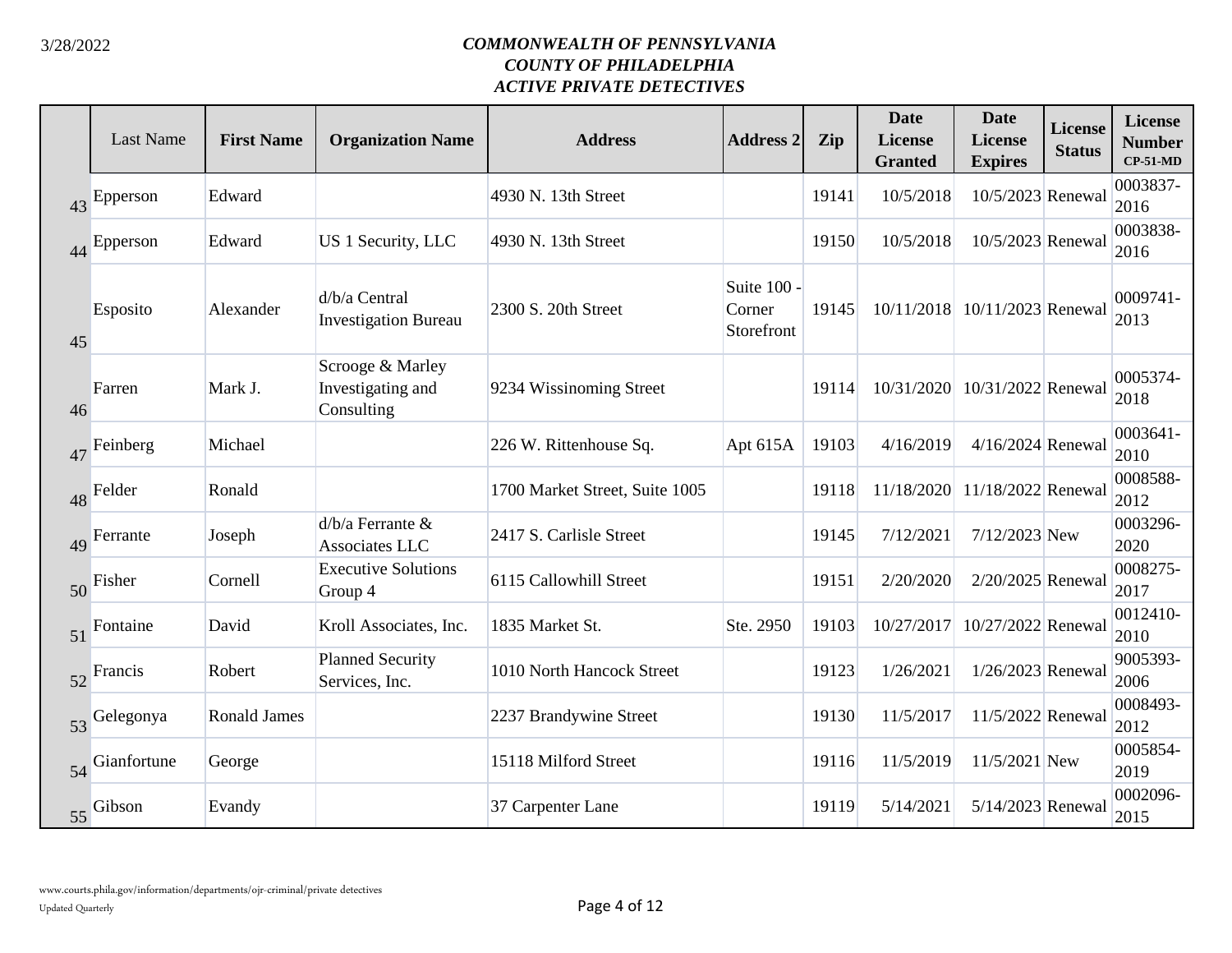|    | <b>Last Name</b> | <b>First Name</b> | <b>Organization Name</b>                                     | <b>Address</b>                     | <b>Address 2</b> | Zip            | <b>Date</b><br><b>License</b><br><b>Granted</b> | <b>Date</b><br><b>License</b><br><b>Expires</b> | <b>License</b><br><b>Status</b> | <b>License</b><br><b>Number</b><br>$CP-51-MD$ |
|----|------------------|-------------------|--------------------------------------------------------------|------------------------------------|------------------|----------------|-------------------------------------------------|-------------------------------------------------|---------------------------------|-----------------------------------------------|
| 56 | Gill             | Joseph            | Gill & Associates                                            | 1500 Walnut Street                 | Suite 1050       | 19102          | 6/8/2019                                        | 6/8/2024 Renewal                                |                                 | 0003786-<br>2014                              |
|    | 57 Gindrow       | Hal               |                                                              | 1513 Louden Street                 |                  | 19141-<br>2116 | 6/26/2018                                       | 6/26/2023 Renewal                               |                                 | 0004380-<br>2013                              |
|    | 58 Granger       | James             | <b>Contemporary Services</b><br>Corp                         | One Lincoln Financial Field<br>Way |                  | 19148          |                                                 | 12/31/2019 12/31/2024 NEW                       |                                 | 0007051-<br>2019                              |
|    | 59 Gray, Sr.     | Tyrek M.          |                                                              | 4970 Pennway Street                |                  | 19124          | 8/25/2021                                       | 8/25/2023 New                                   |                                 | 0000872-<br>2021                              |
| 60 | Gordon           | Nathan            | Keystone Intelligence<br>Network, Inc.                       | 1704 Locust Street                 | 2nd floor        | 19103          | 12/22/2018                                      | 12/22/2023 Renewal                              |                                 | 0010113-<br>2013                              |
| 61 | Gore             | Deborah           |                                                              | 4526 Millett Street                |                  | 19136          | 2/15/2020                                       | 2/15/2025 Renewal                               |                                 | 0012061-<br>2012                              |
| 62 | Guerra           | Rogelio A.        | Warstone Investigative<br>& Security Services                | 404 Tyson Ave                      |                  | 19111          | 2/28/2020                                       | 2/28/2025 Renewal                               |                                 | 0009306-<br>2015                              |
|    | 63 Guidotti, Sr  | Anthony           |                                                              | 9733 Redd Rambler Drive            |                  | 19115          | 5/11/2019                                       | 5/11/2024 Renewal                               |                                 | 0001590-<br>2017                              |
| 64 | Gullett          | Todd M.           | Fraud Fighters, Inc.<br><b>DBA</b> Prodigy<br>Investigations | 1150 First Avenue                  | Ste. 511         | 19406          | 7/13/2020                                       | 7/13/2022 New                                   |                                 | 0007545-<br>2019                              |
|    | 65 Hailey        | Katherine         |                                                              | 614 South 4th Street               | #320             | 19147          | 6/28/2021                                       | 6/28/2023 Renewal                               |                                 | 0006072-<br>2013                              |
|    | 66 Hall          | Michael           | Ingage Security, LLC                                         | 2037 E. Willard Street             |                  | 19134          | 9/12/2020                                       | 9/12/2025 Renewal                               |                                 | 0007204-<br>2013                              |
| 67 | Hanrahan         | Noel              |                                                              | 1060 Wakeling Street               |                  | 19124          | 3/30/2018                                       | 3/30/2023 Renewal                               |                                 | 0000572-<br>2016                              |
|    | 68 Harley        | Jeffrey           |                                                              | 4928 Pulaski Avenue                |                  | 19144          | 5/18/2021                                       | 5/18/2026 Renewal                               |                                 | 0002171-<br>2015                              |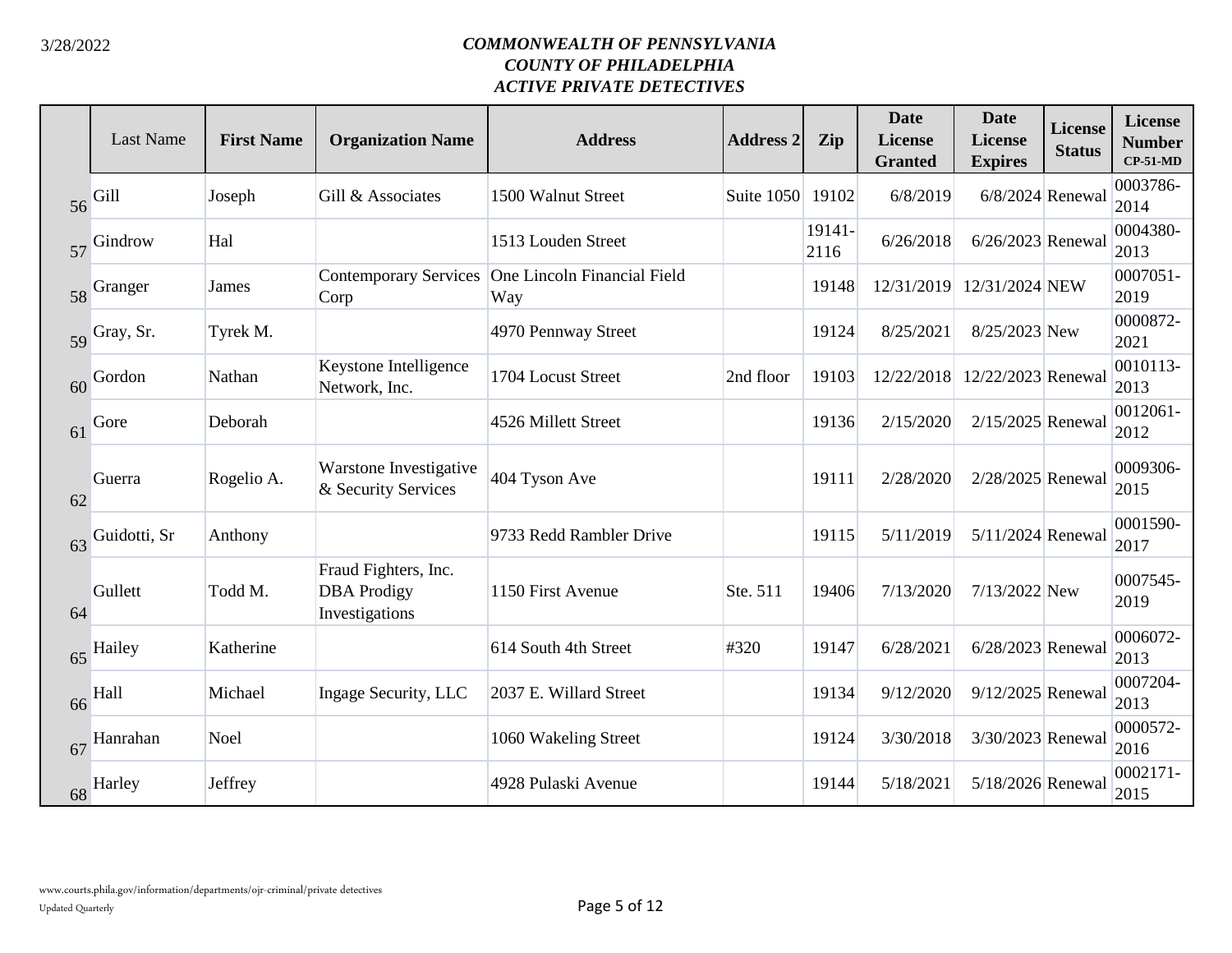|    | <b>Last Name</b>      | <b>First Name</b>    | <b>Organization Name</b>                    | <b>Address</b>                | <b>Address 2</b> | Zip   | <b>Date</b><br>License<br><b>Granted</b> | <b>Date</b><br><b>License</b><br><b>Expires</b> | <b>License</b><br><b>Status</b> | <b>License</b><br><b>Number</b><br>$CP-51-MD$ |
|----|-----------------------|----------------------|---------------------------------------------|-------------------------------|------------------|-------|------------------------------------------|-------------------------------------------------|---------------------------------|-----------------------------------------------|
| 69 | Hernandez, Jr.        | Enrique              | <b>Inter-Con Security</b><br>Systems        | 200 Chestnut Street, Room 103 |                  | 19106 | 8/14/2019                                | 8/14/2024 Renewal                               |                                 | 9008870-<br>2002                              |
|    | Hinkle<br>70 Eller    | Joseph<br>Anthony    | Cape Investigations,<br><b>LLC</b>          | 2332-34 South Broad Street    |                  | 19145 | 5/9/2021                                 | 5/9/2023 Renewal                                |                                 | 0005174-<br>2013                              |
| 71 | Hopson                | Stephen              |                                             | 46 S. 2nd Street              |                  | 19106 | 1/5/2021                                 | 1/5/2023 Renewal                                |                                 | 0000723-<br>2013                              |
|    | 72 Hudson             | Lamont               |                                             | 1213 S. 47th Street           |                  | 19143 | 9/4/2019                                 | 9/4/2024 Renewal                                |                                 | 0000398-<br>2017                              |
|    | 73 Izzard, Jr.        | Jerry S.             |                                             | 828 Rennard Street            |                  | 19116 | 6/5/2021                                 | $6/5/2025$ Renewal                              |                                 | 0002109-<br>2018                              |
|    | 74 Jackson            | Anthony              |                                             | 2006 Ellsworth Street         |                  | 19146 | 8/6/2019                                 | 8/6/2024 Renewal                                |                                 | 0003645-<br>2017                              |
|    | 75 Jackson            | Jasmine              |                                             | 2848 Devereaux Avenue         |                  | 19149 | 1/2/2022                                 |                                                 | 1/2/2027 Renewal                | 0007284-<br>2017                              |
| 76 | Jackson               | Jasmine              | <b>JNS Protection Service</b><br><b>LLC</b> | 325 Chestnut Street           | Ste. 800         | 19106 | 1/2/2022                                 | 1/2/2027 Renewal                                |                                 | 0007283-<br>2017                              |
| 77 | Jackson               | Anthony              | Posh Securitee<br>Company                   | 2006 Ellsworth Street         |                  | 19146 | 8/6/2019                                 | 8/6/2024 Renewal                                |                                 | 0003646-<br>2017                              |
|    | 78 Jackson            | Anthony              |                                             | 2006 Ellsworth Street         |                  | 19146 | 8/6/2019                                 | 8/6/2024 Renewal                                |                                 | 0003645-<br>2017                              |
|    | 79 Johnson            | Dealmond             |                                             | 6248 Tabor Rd.                | 2nd Flr.         | 19111 | 10/25/2021                               | 10/25/2023 Renewal                              |                                 | 0003274-<br>2019                              |
|    | 80 Johnson            | Dealmond             | Echo Delta                                  | 6248 Tabor Road               | 2nd Floor        |       | 19111 10/25/20121                        | 10/25/2023 Renewal                              |                                 | 0003275-<br>2019                              |
|    | Johnson<br>81 Freeman | Oscar and<br>Gregory | <b>NuMark International</b><br>Co.          | 1541 Belfield Ave.            |                  | 19141 | 4/10/2019                                | 4/10/2024 Renewal                               |                                 | 0003270-<br>2009                              |
|    | 82 Jones              | Burnett A.           |                                             | 5746 N. Lambert Street        |                  | 19138 | 1/21/2021                                | $1/21/2023$ New                                 |                                 | 0003298-<br>2020                              |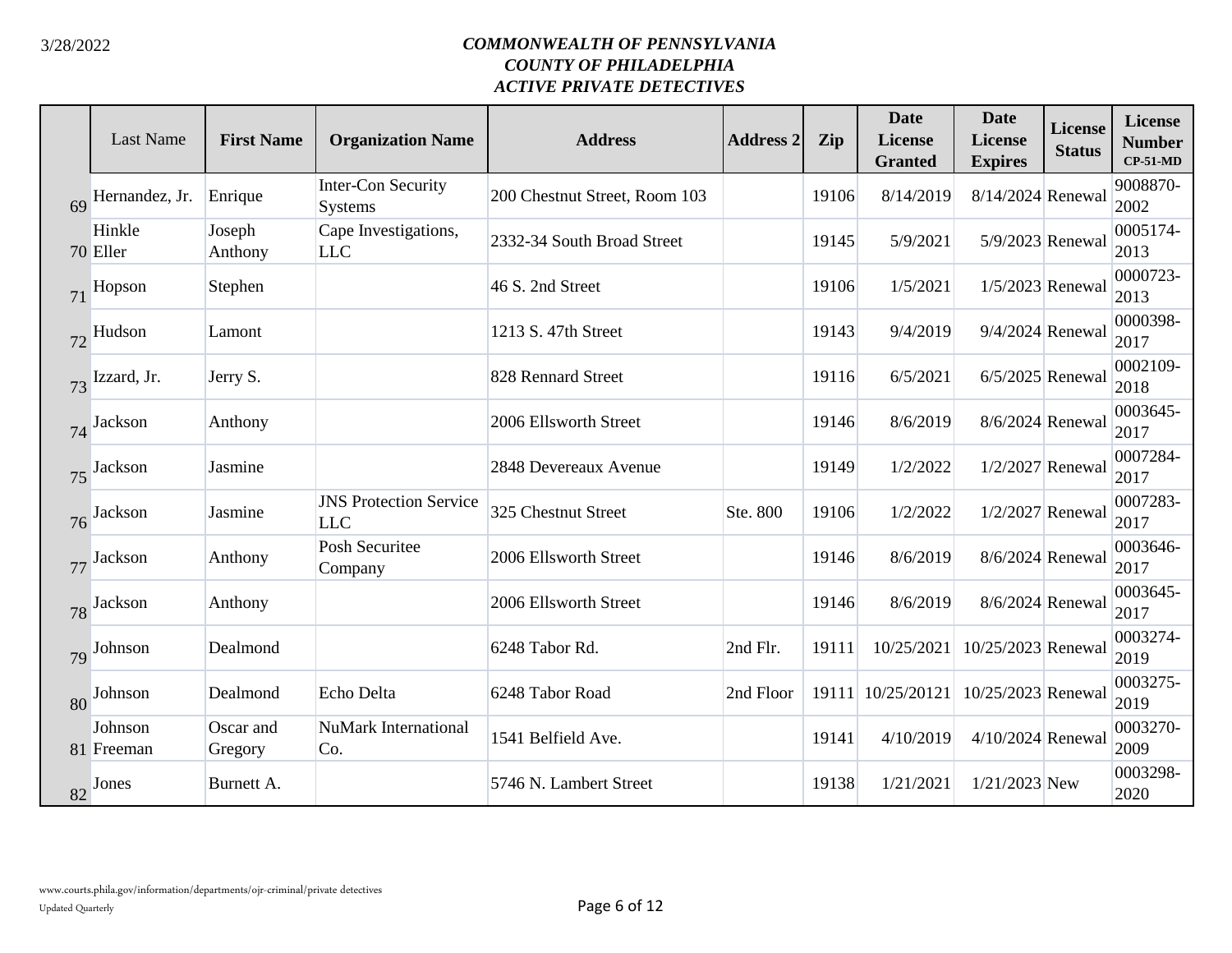|    | Last Name       | <b>First Name</b> | <b>Organization Name</b>                            | <b>Address</b>                | <b>Address 2</b> | Zip   | <b>Date</b><br><b>License</b><br><b>Granted</b> | <b>Date</b><br>License<br><b>Expires</b> | <b>License</b><br><b>Status</b> | License<br><b>Number</b><br>$CP-51-MD$ |
|----|-----------------|-------------------|-----------------------------------------------------|-------------------------------|------------------|-------|-------------------------------------------------|------------------------------------------|---------------------------------|----------------------------------------|
|    | 83 Kaciban, Jr. | Leslie            | Paragon Systems, Inc.                               | 4900 S. Broad Street Build. 6 | Suite 120        | 19112 | 11/3/2017                                       | 11/3/2022 Renewal                        |                                 | 0010542-<br>2012                       |
|    | 84 King         | Brian R.          |                                                     | 2838 Neptune Court            |                  | 19154 | 9/24/2020                                       | 9/24/2022 New                            |                                 | 0000778-<br>2020                       |
|    | 85 Kolins       | Russell           |                                                     | 1528 Walnut Street            | Ste.1902         | 19102 | 5/29/2017                                       | 5/29/2022 Renewal                        |                                 | 0005328-<br>2012                       |
|    | 86 Lee          | Walter P.         | A-1 Investigation $&$<br>Security                   | 314 S. 56th Street            |                  | 19143 | 10/30/2021                                      | 10/30/2023 Renewal                       |                                 | 0010012-<br>2013                       |
|    | 87 Lewis        | Sean              | Hire Police MD, LLC                                 | 702 N. 3rd Street             | #40              | 19123 | 3/25/2021                                       | 3/25/2023 New                            |                                 | 0003234-<br>2020                       |
|    | 88 Littlepage   | Garnett           | Scotlandyard Security                               | 2233-47 West Allegheny Avenue |                  | 19132 | 3/24/2017                                       | 3/24/2022 Renewal                        |                                 | 0003318-<br>2012                       |
|    | 89 Luchey       | Andrew            |                                                     | 6625 N. 18th Street           |                  |       | 7/19/2021                                       | 7/19/2023                                |                                 |                                        |
| 90 | Luchey          | Andrew            | A&Associates Inc DBA<br>A&A Security Group,<br>Inc. | 6625 N. 18th Street           |                  | 19126 | 7/19/2021                                       | 7/19/2023 New                            |                                 | 0001277-<br>2021                       |
| 91 | Loughery        | Charles           |                                                     | 624 Crestview Road            |                  | 19128 | 11/4/2018                                       | 11/4/2023 Renewal                        |                                 | 0009693-<br>2013                       |
|    | 92 Luton        | Ernesto Mack      |                                                     | 204 East Penn Street          |                  | 19144 | 1/4/2020                                        | 1/4/2022 Renewal                         |                                 | 0004860-<br>2017                       |
|    | 93 Masso        | Lucy              |                                                     | 3431 Cottman Avenue           |                  | 19149 | 12/30/2021                                      | 12/30/2026 Renewal                       |                                 | 0008145-<br>2014                       |
|    | 94 Masso        | Khalil            | D/B/A/ Aim Security,<br><b>LLC</b>                  | 2417 Welsh Road               | Ste. 208         | 19114 | 4/26/2019                                       | 4/26/2024 Renewal                        |                                 | 9011976-<br>2005                       |
|    | 95 Matos        | Shawn             |                                                     | 744 South Street              | Ste. 961         | 19147 | 12/20/2019                                      | 12/20/2024 Renewal                       |                                 | 0002602-<br>2017                       |
|    | 96 McCullough   | Stephen           |                                                     | 1904 Fuller Street            |                  | 19152 | 4/6/2017                                        | 4/6/2022 Renewal                         |                                 | 0000809-<br>2015                       |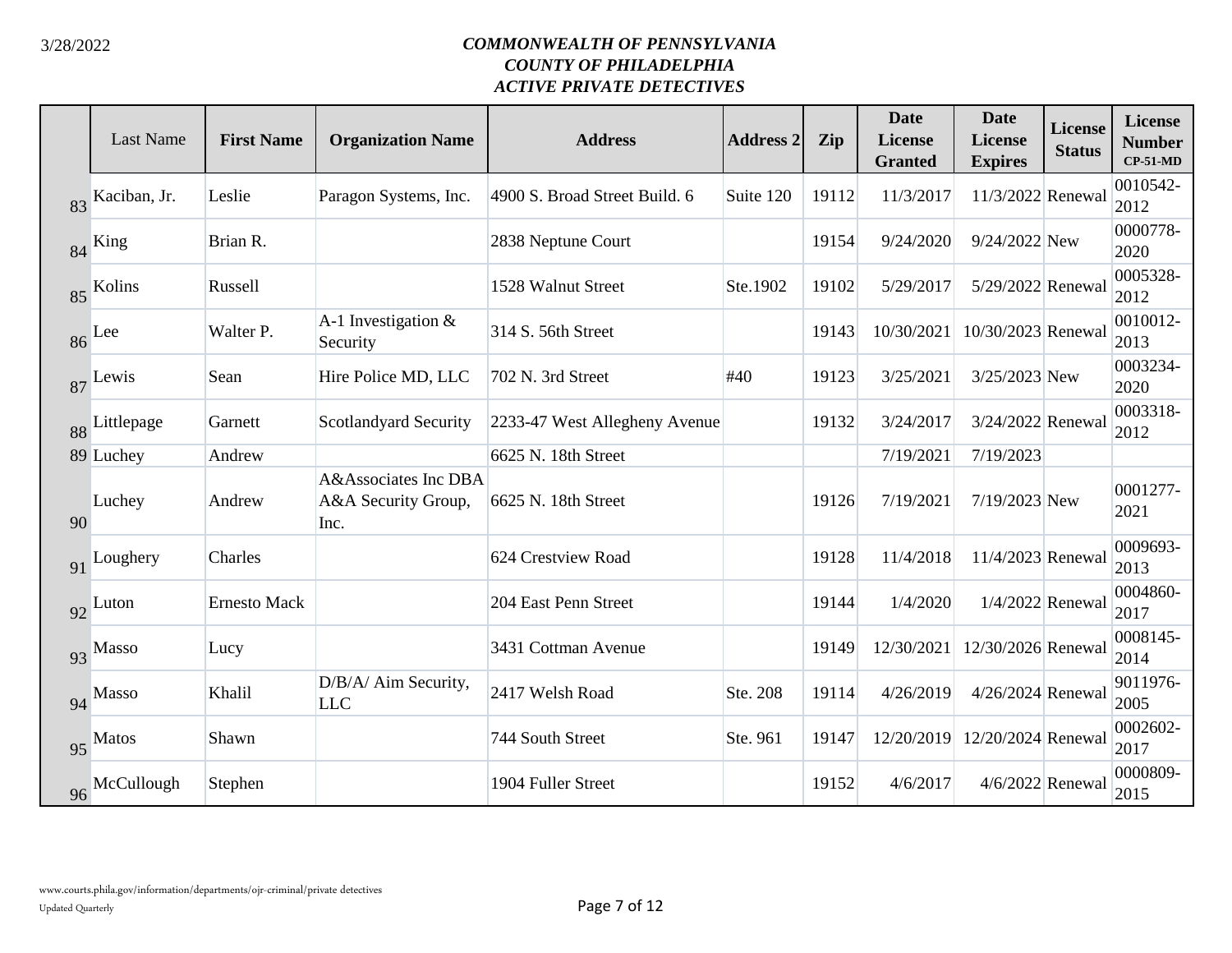|     | <b>Last Name</b>       | <b>First Name</b> | <b>Organization Name</b>                                 | <b>Address</b>                                           | <b>Address 2</b> | <b>Zip</b> | <b>Date</b><br>License<br><b>Granted</b> | <b>Date</b><br>License<br><b>Expires</b> | <b>License</b><br><b>Status</b> | <b>License</b><br><b>Number</b><br>$CP-51-MD$ |
|-----|------------------------|-------------------|----------------------------------------------------------|----------------------------------------------------------|------------------|------------|------------------------------------------|------------------------------------------|---------------------------------|-----------------------------------------------|
| 97  | McGinnis               | James             | <b>Beck Group</b>                                        | 9312 Milnor Street                                       |                  | 19114      | 3/18/2021                                | 3/18/2023 Renewal                        |                                 | 9003725-<br>2005                              |
|     | 98 McGriff             | <b>Marcus</b>     |                                                          | 21 S. 11th St                                            | 2nd Flr.         | 19107      | 12/16/2020                               | 12/16/2022 Renewal                       |                                 | 0003455-<br>2018                              |
| 99  | McGriff                | <b>Marcus</b>     | <b>DMP</b> Security Agency<br>& Private Investigation DE | 1325 N Walnut St, Wilimington,                           |                  | 19801      | 9/13/2021                                | 9/13/2023 New                            |                                 | 0001822-<br>2021                              |
| 100 | McLaughlin             | Hugh J.           | d/b/a Susan Road<br>Enterprises, Inc.                    | 9726 Susan Road                                          |                  | 19115      | 2/1/2022                                 | $2/1/2024$ Renewal                       |                                 | 0008569-<br>2015                              |
| 101 | Merritt Jr.            | Edward<br>Jerome  |                                                          | 1969 W. Church Lane                                      |                  | 19141      | 3/13/2022                                | 3/13/2024 Renewal                        |                                 | 0008107-<br>2017                              |
| 102 | Metzger/Frusco Michael |                   | $F$ & M investigations                                   | 8683 Torresdale Avenue                                   |                  | 19136      | 9/26/2017                                | 9/25/2022 Renewal                        |                                 | 0006495-<br>2013                              |
|     | 103 Miranda            | Froilan           |                                                          | 23104 Delaire Landing                                    |                  | 19114      | 7/11/2021                                | 7/11/2023 Renewal                        |                                 | 0002834-<br>2019                              |
| 104 | Muhammad               | Ahmon             |                                                          | 987 Pratt Street                                         |                  | 19124      | 4/16/2017                                | 4/16/2022 Renewal                        |                                 | 0012624-<br>2012                              |
| 105 | Munford                | Derrick           | TDM Group, Inc                                           | 228 W. Gorgas Lane                                       |                  | 19119      | 5/25/2020                                | 5/25/2022 Renewal                        |                                 | 0013461-<br>2009                              |
| 106 | Neville                | Gerard            | Triple Canopy, Inc.                                      | 1515 Market Street, c/o Cooper<br>Morrison & Miller, LLC | Ste. 1200        | 19102      | 2/6/2019                                 | 2/6/2024 Renewal                         |                                 | 0007161-<br>2016                              |
| 107 | Nixon                  | Thomas            | d/b/a Tri-State<br>Detective Agency                      | 7404 Torresdale Avenue                                   |                  | 19136      |                                          | 12/21/2018 12/21/2023 Renewal            |                                 | 0004419-<br>2016                              |
|     | $108$ Nolfi            | Mary Theresa      | <b>Roman Sentry Security</b>                             | 1005 Spring Garden Street                                |                  | 19123      | 12/7/2018                                | 12/7/2023 Renewal                        |                                 | 0011249-<br>2013                              |
|     | 109 O'Connor           | Darrell           |                                                          | 2443 N. 50th Street                                      |                  | 19131      | 7/10/2018                                | 7/10/2023 Renewal                        |                                 | 0003639-<br>2013                              |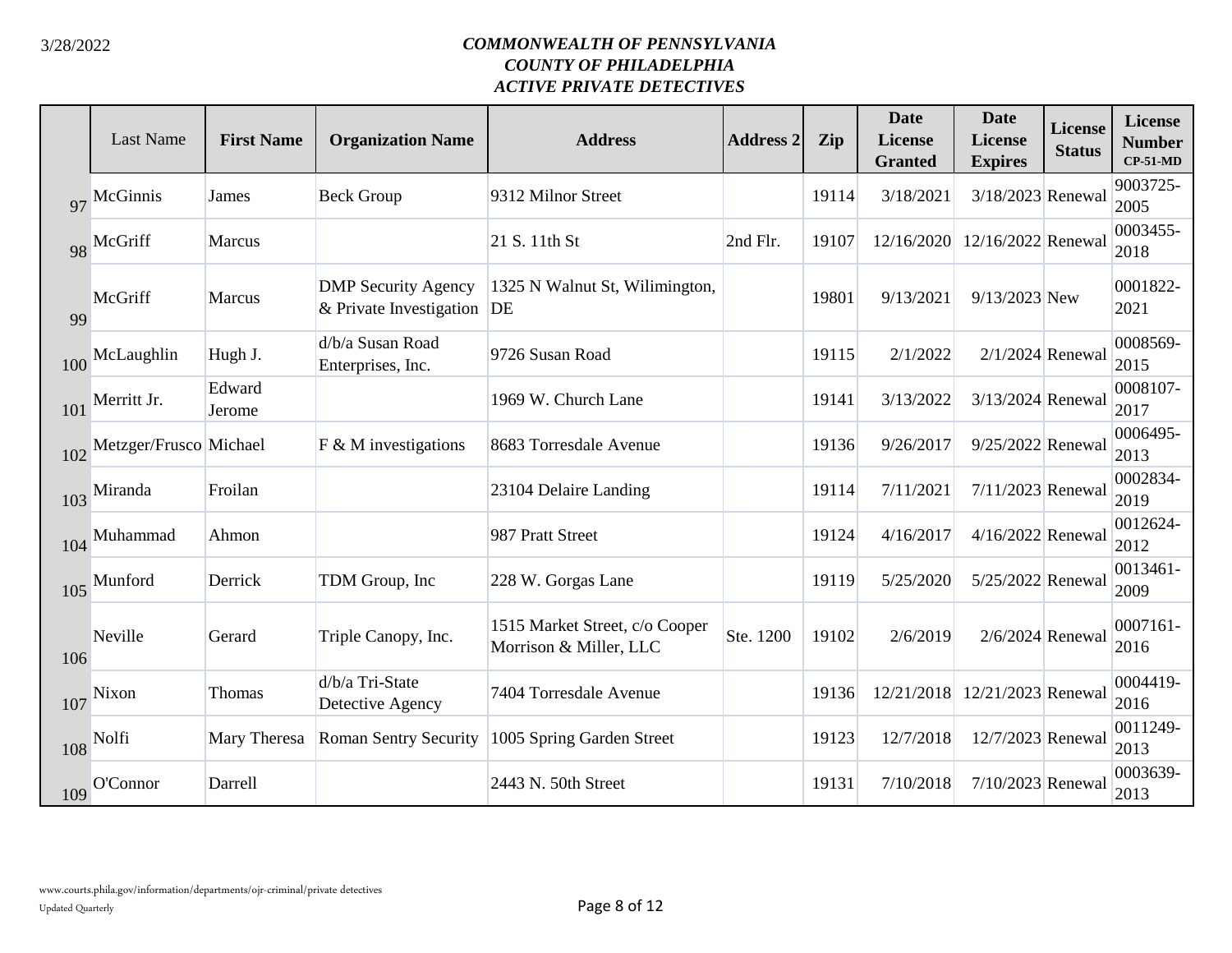|     | <b>Last Name</b> | <b>First Name</b> | <b>Organization Name</b>                 | <b>Address</b>                 | <b>Address 2</b> | Zip   | <b>Date</b><br><b>License</b><br><b>Granted</b> | <b>Date</b><br><b>License</b><br><b>Expires</b> | <b>License</b><br><b>Status</b> | <b>License</b><br><b>Number</b><br>$CP-51-MD$ |
|-----|------------------|-------------------|------------------------------------------|--------------------------------|------------------|-------|-------------------------------------------------|-------------------------------------------------|---------------------------------|-----------------------------------------------|
| 110 | Odom             | Christopher       |                                          | 5330 Ogden Street              |                  | 19139 | 5/11/2021                                       | 5/11/2023 Renewal                               |                                 | 0001919-<br>2015                              |
| 111 | Odom             | Christopher       | Cop for Hire                             | 5330 Ogden Street              |                  | 19139 | 6/1/2021                                        | $6/1/2023$ Renewal                              |                                 | 0001920-<br>2015                              |
| 112 | <b>O'Rourke</b>  | Michael           |                                          | 123 South Broad Street         | Suite 2035       | 19109 | 12/17/2017                                      | 12/17/2022 Renewal                              |                                 | 0013834-<br>2010                              |
| 113 | Pecoraro         | Mario             | Alliance Risk Group,<br>Inc              | 701 Cathedral Road             | Ste. 45<br>#252  | 19128 | 6/17/2020                                       | $6/17/2025$ Renewal                             |                                 | 0003155-<br>2014                              |
| 114 | Peterman         | Howard            |                                          | 7013 Tulip Street              |                  | 19135 | 10/11/2019                                      | 10/11/2024 Renewal                              |                                 | 0005366-<br>2017                              |
| 115 | Plaza            | Tasha             |                                          | 1513 W. Louden St.             |                  | 19141 | 11/4/2019                                       | 11/4/2024 Renewal                               |                                 | 0007371-<br>2013                              |
| 116 | Plaza            | Tasha             | <b>Prime Legacy Security</b>             | 1341 N. Delaware Avenue        | Ste. 410B        | 19125 | 11/4/2019                                       | 11/4/2024 Renewal                               |                                 | 0007372-<br>2013                              |
| 117 | Porterfield      | Mark R.           | Whelan Security Mid-<br>Atlantic, LLC    | 1650 Market Street,            | Ste. 3600        | 19103 | 3/29/2018                                       | 3/29/2023 New                                   |                                 | 0000581-<br>2018                              |
| 118 | Raiani           | <b>KIMBERLY</b>   |                                          | 250 N. Columbus Blvd.          | Unit 614         | 19106 | 3/15/2021                                       | 3/15/2023 Renewal                               |                                 | 0008014-<br>2018                              |
| 119 | Reardon          | Patrick J.        | <b>Insight Service Group</b>             | 1800 JFK Blvd.                 | Ste. 300         | 19102 | 9/29/2017                                       | 9/29/2022 Renewal                               |                                 | 0009274-<br>2012                              |
| 120 | Reilly           | Patrick J.        | Signature Investigative<br>Group, LLC    | 200 S. Broad St., The Bellevue | Ste. 440         | 19102 | 6/18/2018                                       | 6/18/2023 Renewal                               |                                 | 0003796-<br>2008                              |
| 121 | Riccutti         | Christopher       |                                          | 3720 Spruce Street, S-124      |                  | 19104 | 9/17/2021                                       | 9/17/2023 Renewal                               |                                 | 9007098-<br>1997                              |
| 122 | Richardson       | Agnes L.          |                                          | 10 E. Chestnut Hill Avenue     |                  | 19118 | 5/7/2020                                        | 5/7/2025 Renewal                                |                                 | 0001342-<br>2018                              |
| 123 | Richardson       | David             | <b>Advance Detective</b><br>Bureau, Inc. | 10 E. Chestnut Hill Avenue     |                  | 19118 | 4/9/2018                                        | 4/9/2023 Renewal                                |                                 | 0002268-<br>2013                              |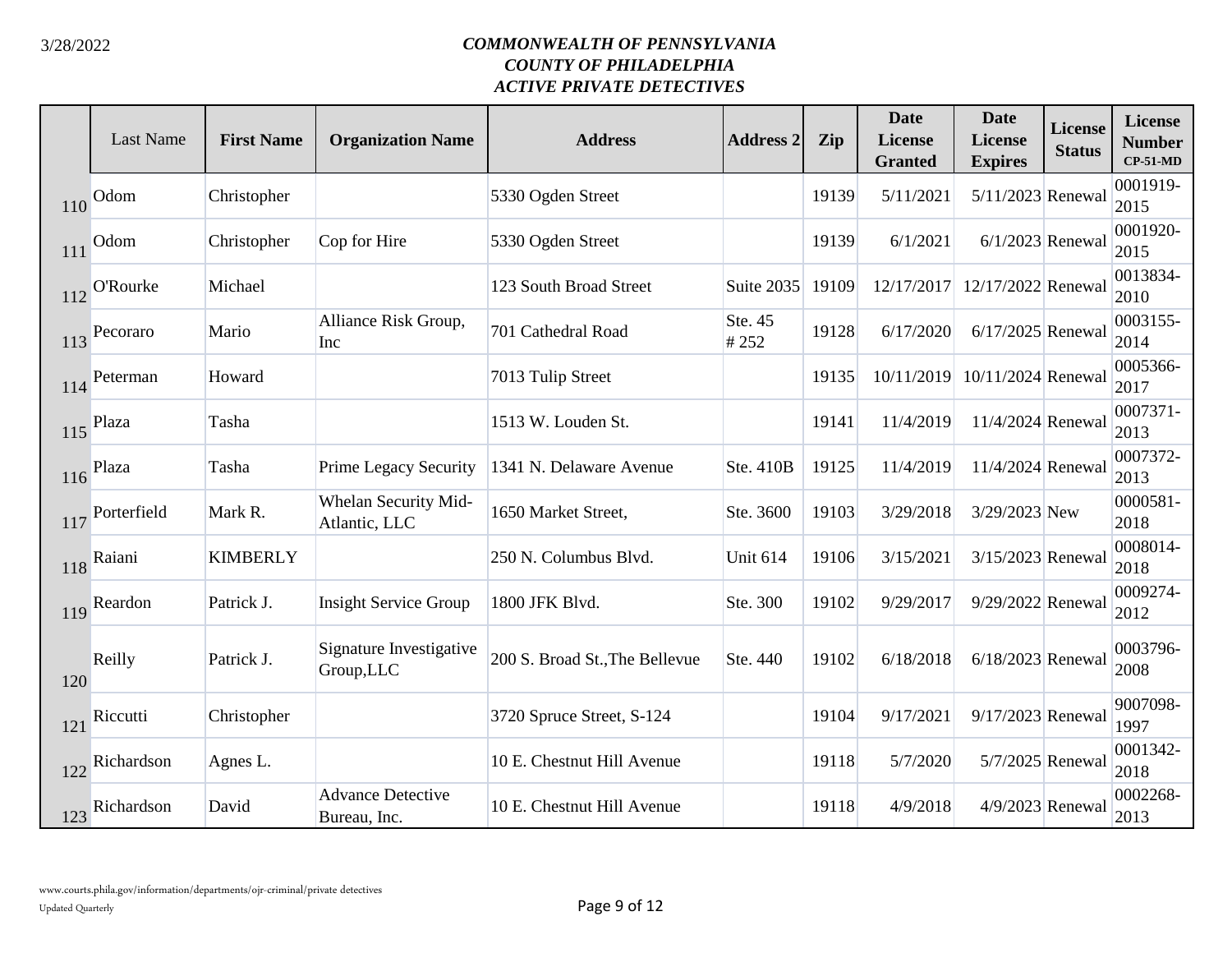|     | <b>Last Name</b>        | <b>First Name</b> | <b>Organization Name</b>                 | <b>Address</b>                                    | <b>Address 2</b> | Zip   | <b>Date</b><br><b>License</b><br><b>Granted</b> | <b>Date</b><br>License<br><b>Expires</b> | <b>License</b><br><b>Status</b> | <b>License</b><br><b>Number</b><br>$CP-51-MD$ |
|-----|-------------------------|-------------------|------------------------------------------|---------------------------------------------------|------------------|-------|-------------------------------------------------|------------------------------------------|---------------------------------|-----------------------------------------------|
| 124 | Ridley                  | Antionette        |                                          | 5719 Master Street                                |                  | 19131 | 1/25/2022                                       | 1/25/2027 Renewal                        |                                 | 0008932-<br>2012                              |
| 125 | Ridley                  | Antoinette        | <b>Red Dragon Security</b>               | 5719 Master Street                                |                  | 19131 | 2/20/2022                                       | 2/20/2027 Renewal                        |                                 | 0008330-<br>2017                              |
| 126 | Robinson                | James             |                                          | 1341 N. Delaware Avenue                           | Suite 410        | 19125 |                                                 | 12/19/2018 12/19/2023 Renewal            |                                 | 0009253-<br>2013                              |
| 127 | Rocks Sr.               | Gerald            |                                          | 418 Maple Avenue                                  |                  | 19116 | 2/9/2019                                        | 2/9/2024 Renewal                         |                                 | 0010842-<br>2014                              |
| 128 | Rossano                 | Michael           |                                          | One Commerce Square, 2005<br><b>Market Street</b> | 30th Floor 19103 |       | 6/6/2020                                        | $6/6/2025$ Renewal                       |                                 | 0002727-<br>2011                              |
| 129 | Ruhl                    | Douglas           | <b>Strategic Security</b><br>Corporation | 1515 Market Street                                | Ste. 1200        | 19102 | 9/17/2018                                       | 9/17/2022 Renewal                        |                                 | 0005216-<br>2015                              |
| 130 | Samuel                  | Irving            |                                          | 1104A E. Vernon Road                              |                  | 19150 | 4/8/2020                                        | 4/8/2022 Renewal                         |                                 | 0001988-<br>2010                              |
|     | Saponaro<br>131 Weksler | Joseph<br>Gary    | Elite Investigations,<br><b>LTD</b>      | 325 Chestnut Street                               | <b>Ste 800</b>   | 19106 | 7/16/2021                                       | 7/16/2023 Renewal                        |                                 | 0003395-<br>2015                              |
| 132 | Schmidt                 | Owen              |                                          | 443 S. 51st Street                                |                  | 19143 | 4/30/2021                                       | 4/30/2026 Renewal                        |                                 | 0001562-<br>2019                              |
| 133 | Sharper                 | Kenneth J.        |                                          | 2832 N. Stillman Street                           |                  | 19132 | 9/16/2021                                       | 9/16/2023 New                            |                                 | 0001244-<br>2021                              |
| 134 | Sheppard                | Aprillynn         |                                          | 4331 N. Fairhill St.                              |                  | 19149 | 8/16/2020                                       | 8/16/2022 Renewal                        |                                 | 0005115-<br>2012                              |
| 135 | <b>Simmers</b>          | Jason             | Frasco Inc.                              | 1 International Plaza                             | Ste. 550         | 19113 | 1/8/2021                                        | 1/8/2026 Renewal                         |                                 | 0010475-<br>2013                              |
| 136 | Singleton               | Rachel            | RES Security Services,<br><b>LLC</b>     | 1529 Devereaux Avenue                             |                  | 19149 | 1/16/2020                                       | $1/16/2025$ New                          |                                 | 0007489-<br>2017                              |
| 137 | <b>Sirois</b>           | Jennifer          |                                          | 736 Passyunk Avenue                               |                  | 19147 | 2/8/2021                                        | 2/8/2023 New                             |                                 | 0003488-<br>2020                              |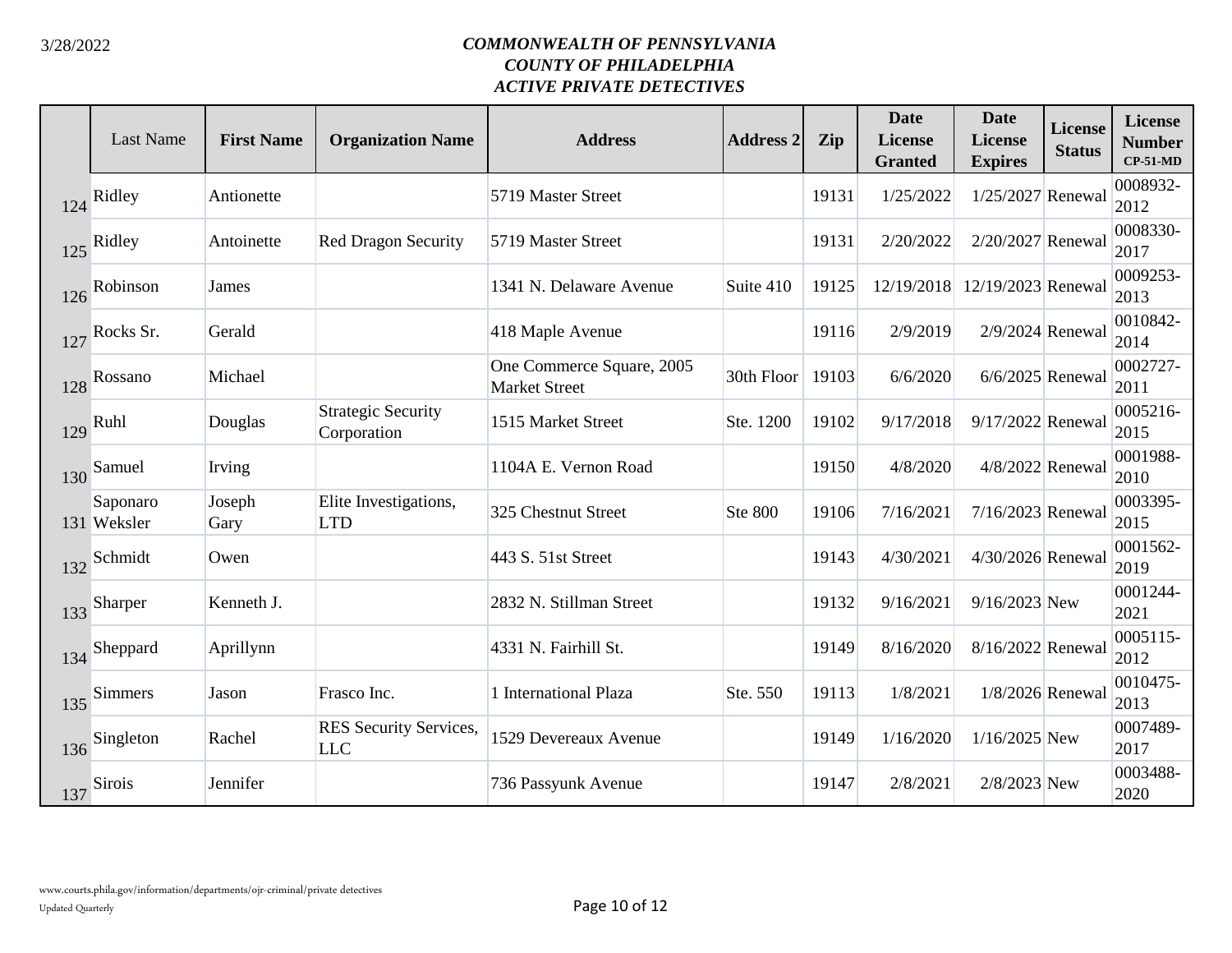|     | <b>Last Name</b>                   | <b>First Name</b>         | <b>Organization Name</b>                                 | <b>Address</b>                                   | <b>Address 2</b> | Zip   | <b>Date</b><br><b>License</b><br><b>Granted</b> | <b>Date</b><br>License<br><b>Expires</b> | <b>License</b><br><b>Status</b> | <b>License</b><br><b>Number</b><br>$CP-51-MD$ |
|-----|------------------------------------|---------------------------|----------------------------------------------------------|--------------------------------------------------|------------------|-------|-------------------------------------------------|------------------------------------------|---------------------------------|-----------------------------------------------|
| 138 | Smith                              | Kathleen                  |                                                          | 925 Murdoch Road                                 |                  | 19150 | 9/30/2018                                       | 9/30/2023 Renewal                        |                                 | 0008349-<br>2013                              |
| 139 | Spagnoli                           | Rose                      |                                                          | 2913 S. Franklin Street                          |                  | 19148 | 5/7/2019                                        | 5/7/2021 New                             |                                 | 0001741-<br>2019                              |
| 140 | Stefankiewicz                      | Michael                   |                                                          | 1403 S. Broad Street                             |                  | 19147 | 12/31/2021                                      | 12/31/2023 Renewal                       |                                 | 0007034-<br>2019                              |
| 141 | Stith                              | Nakia S.                  | Top of the Clock, Inc.                                   | 3801 Conshohocken Avenue                         | Ste. 123         | 19131 | 8/15/2017                                       | 8/15/2022 Renewal                        |                                 | 0007188-<br>2012                              |
|     | Sullivan<br>Sullivan<br>142 Perini | Daniel<br>Edward<br>David |                                                          | MT Investigations LLC 1880 John F. Kennedy Blvd. |                  | 19103 |                                                 | 12/19/2018 12/19/2023 Renewal            |                                 | 0005816-<br>2016                              |
| 143 | <b>Summers</b>                     | Michelle                  |                                                          | 267 E. Walnut Park Drive                         |                  | 19120 | 6/5/2021                                        | $6/5/2026$ Renewal                       |                                 | $0002211 -$<br>2017                           |
| 144 | Supal                              | Paul                      | DigiStream<br>Investigations, Inc.                       | 336 Snyder Avenue                                |                  | 19148 | 1/3/2019                                        | 1/3/2024 Renewal                         |                                 | 0000123-<br>2014                              |
| 145 | Talone                             | Michael                   | Talone & Associates                                      | 423 S. 15th Street                               |                  | 19146 | 9/15/2017                                       | 9/15/2022 New                            |                                 | 5179-2017                                     |
| 146 | Tchouprenko                        | Alexandre                 | Cavalier Guards of PA                                    | 2844 Snyder Avenue                               |                  | 19145 | 9/2/2017                                        | 9/2/2022 Renewal                         |                                 | 0005427-<br>2012                              |
| 147 | Terrell                            | Nathaniel                 |                                                          | 1014 E. Dorset Street                            |                  | 19150 | 6/5/2020                                        | $6/5/2022$ Renewal                       |                                 | 9002044-<br>2006                              |
| 148 | <b>Thomas</b>                      | John                      | Donegal Security Inc.                                    | 6035 Augusta Street                              |                  | 19149 | 2/2/2019                                        | 2/2/2024 Renewal                         |                                 | 0007171-<br>2013                              |
| 149 | Torres                             | Luis                      |                                                          | 3565 Sepviva St.                                 | 2nd floor        | 19134 | 1/14/2020                                       | $1/14/2025$ Renewal                      |                                 | 0010917-<br>2012                              |
| 150 | Torres                             | Luis A.                   | <b>Tactical Response</b><br>Security Consulting,<br>Inc. | 3565 Sepviva Street                              | 2nd flr.         | 19134 | 10/23/2018                                      | 10/23/2023 Renewal                       |                                 | 0009458-<br>2009                              |